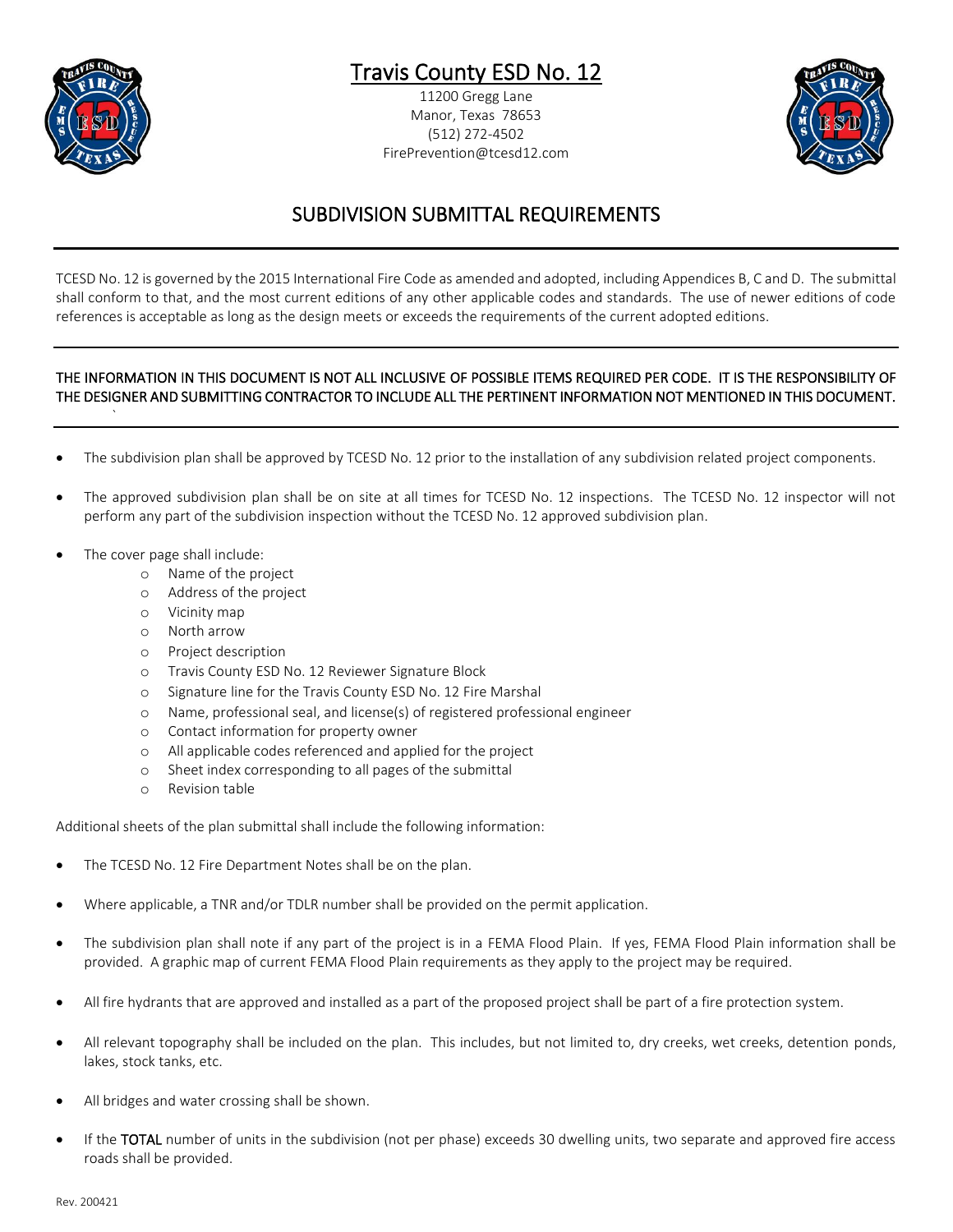- The fire lane shall be constructed to support the imposed load of a fire apparatus weighing 75,000 pounds.
- The fire lane shall provide fire department access to all parts of combustible structures within 150 feet of the fire lane.
- Where a fire hydrant is located on a fire apparatus access road, the minimum fire access road width shall be 26 feet, exclusive of shoulders. If no fire hydrant is provided, the minimum fire access road width shall be 25 feet.
- Fire lane width measured from top face of curb to top face of curb for fire lanes with standard curbs and gutters and from flow-line to flow-line for fire lanes with modified curb designs (e.g. rolled, ramped).
- The developer is responsible to verify that all approved public works, street improvement and precise grading plans conform to the minimum street width requirements set forth by the fire code and adopted by TCESD No. 12.
- A minimum vertical clearance of 13'6" shall be provided for all fire lanes.
- The inside turning radius of a fire lane shall be a minimum of 25 feet. The outside radius shall be 50 feet.
- Dead-end fire access roads in excess of 150 feet shall be provided with approved turnaround per 2015 IFC Appendix D, Table D103.4.
- Diameter of cul-de-sac shall be 100 feet minimum per City of Manor specifications.
- Access gates shall be approved prior to installation. Knox Box and Knox Gate & Key Switch locations shall be shown.
- All gates in construction fencing shall be equipped with a Knox or breakaway padlock
- Fire lanes shall be marked with FIRE LANE TOW AWAY ZONE. The curbs shall be painted red and the lettering shall be 4" in height and painted white. The stencil shall be placed at intervals of 35 feet.
- The minimum required fire flow shall meet or exceed the requirements of Appendix B of the 2015 International Fire Code.
- TCESD No. 12 may request a to witness a fire flow if project conditions warrant further verification of water availability.
- Fire hydrants shall meet the minimum standard of the City of Manor and TCESD No. 12. (M511S-17A)
- The 4.5" fire hydrant outlet must face the fire lane.
- The hydrants shall be installed with the center of the 4.5" opening at least 18" above finished grade.
- All fire hydrants shall have a "Blue Reflective Pavement Marker" indicating their location.
- Hydrants shall be placed at no more than 500 feet apart, unless otherwise approved by TCESD No. 12 Fire Marshal. (2015 IFC, Table C102.1)
- Hydrants shall not be located behind parking stalls or in other locations where they are likely to be blocked by vehicles or other objects. Whenever possible, hydrants shall be placed in landscape islands/peninsulas, street and drive aisle intersections in preference to mid-block locations.
- Hydrants must be located within three to six feet of the edge of a fire access roadway.
- Hydrants shall not be located in areas where they will be visually or operationally obstructed (behind fences or walls, in bushes, behind parking spaces, etc).
- A minimum 3-foot clearance shall be provided around the circumference of the hydrant.
- Any fire hydrants that have not passed an acceptance test in the presence of a TCESD No. 12 inspector or temporarily inoperative should be wrapped with a black bag.